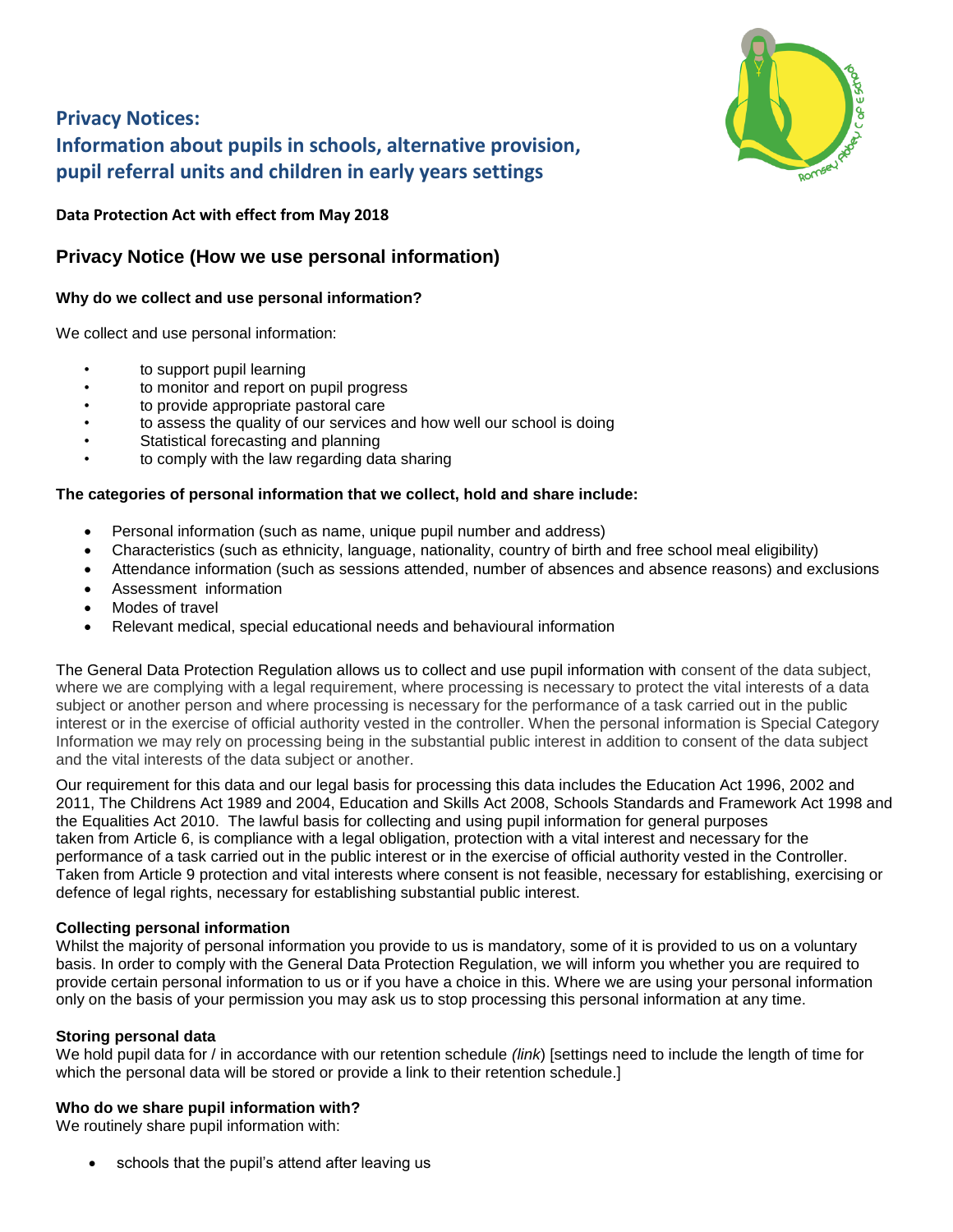- our local authority
- the Department for Education (DfE)
- School Nurse
- **NHS**
- Tapestry, Tucasi, Target Tracker, Parentmail, CPOMS, Accelerated Reader, Micro-Librarian

#### **Why we share pupil information**

We do not share personal information with anyone without consent unless the law and our policies allow us to do so. We share pupils' data with the Department for Education (DfE) on a statutory basis. This data sharing underpins school funding and educational attainment policy and monitoring.

We are required to share information about our pupils with our local authority (LA) and the Department for Education (DfE) under section 3 of The Education (Information About Individual Pupils) (England) Regulations 2013.

#### **Data collection requirements:**

To find out more about the data collection requirements placed on us by the Department for Education (for example; via the school census) go to [https://www.gov.uk/education/data-collection-and-censuses-for-schools.](https://www.gov.uk/education/data-collection-and-censuses-for-schools)

#### **The National Pupil Database (NPD)**

The NPD is owned and managed by the Department for Education and contains information about pupils in schools in England. It provides invaluable evidence on educational performance to inform independent research, as well as studies commissioned by the Department. It is held in electronic format for statistical purposes. This information is securely collected from a range of sources including schools, local authorities and awarding bodies.

We are required by law, to provide information about our pupils to the DfE as part of statutory data collections such as the school census and early years' census. Some of this information is then stored in the NPD. The law that allows this is the Education (Information About Individual Pupils) (England) Regulations 2013.

To find out more about the pupil information we share with the department, for the purpose of data collections, go to <https://www.gov.uk/education/data-collection-and-censuses-for-schools>.

To find out more about the NPD, go to [https://www.gov.uk/government/publications/national-pupil-database-user](https://www.gov.uk/government/publications/national-pupil-database-user-guide-and-supporting-information)[guide-and-supporting-information](https://www.gov.uk/government/publications/national-pupil-database-user-guide-and-supporting-information).

The department may share information about our pupils from the NPD with third parties who promote the education or well-being of children in England by:

- conducting research or analysis
- producing statistics
- providing information, advice or guidance

The Department has robust processes in place to ensure the confidentiality of our data is maintained and there are stringent controls in place regarding access and use of the data. Decisions on whether DfE releases data to third parties are subject to a strict approval process and based on a detailed assessment of:

- who is requesting the data
- the purpose for which it is required
- the level and sensitivity of data requested: and
- the arrangements in place to store and handle the data

To be granted access to pupil information, organisations must comply with strict terms and conditions covering the confidentiality and handling of the data, security arrangements and retention and use of the data.

For more information about the department's data sharing process, please visit: <https://www.gov.uk/data-protection-how-we-collect-and-share-research-data>

For information about which organisations the department has provided pupil information, (and for which project), please